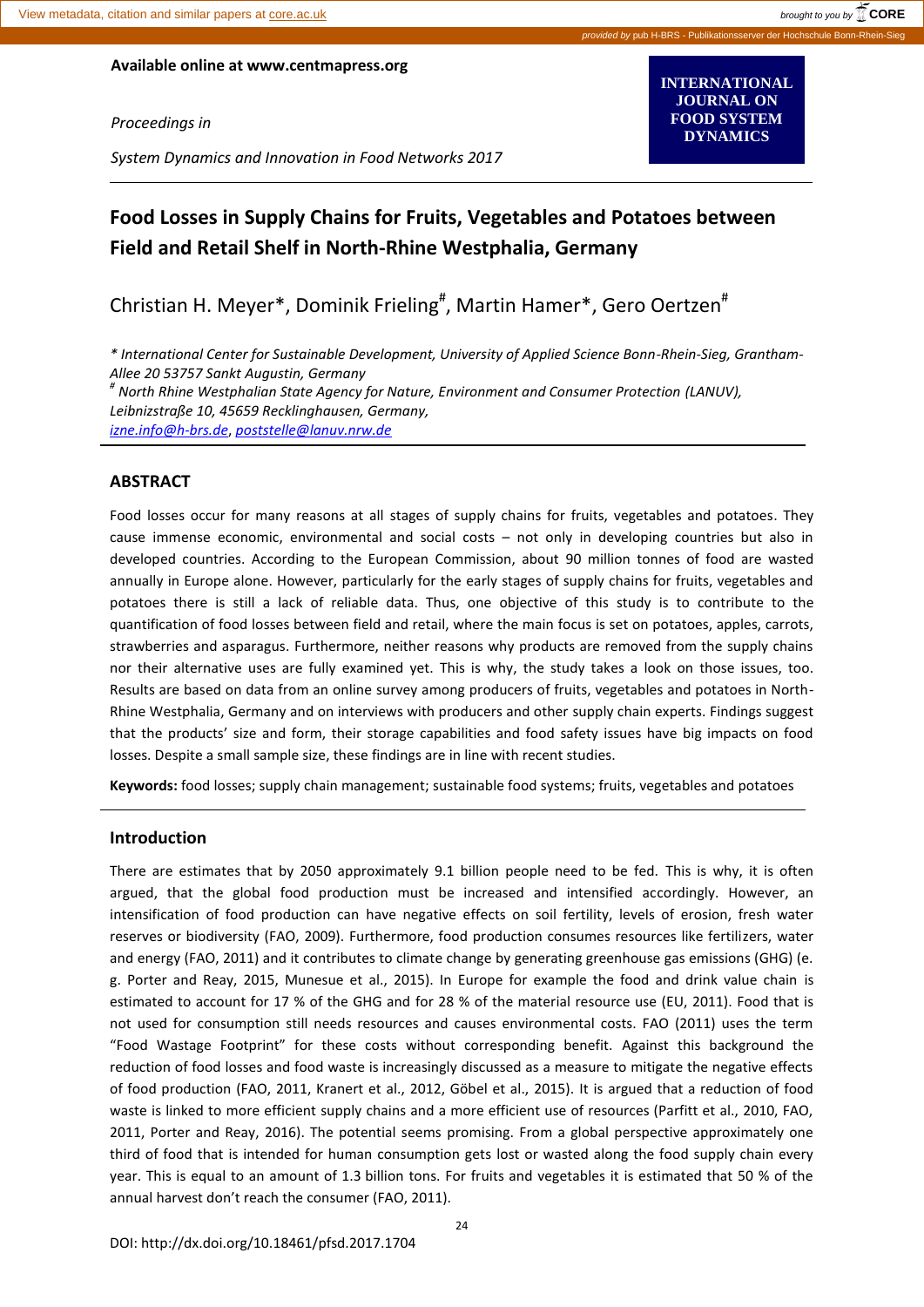The European Commission (2011) has issued a "Roadmap to a Resource Efficient Europe". According to this, one of the milestones is to achieve a 20 % reduction in the food chain's resource inputs and a reduction in edible food waste by 50 % by 2020 (EU, 2010). But a quantification of the amount of food that is wasted or lost is difficult, since a decent and reliable data base for quantification is lacking (Parfitt, 2010, Kranert, 2012). Recent studies try to fill this gap, but research in this area is still needed. Göbel et al. (2015) report that in Germany causes for food losses and measures to reduce them are not fully explored yet. And also from neighbouring countries a lack of research and data is reported (e. g. Frieling et al., 2013, Willersinn et al., 2015).

In order to discuss measurements and possible starting points to reduce food losses, an attempt was made to quantify food losses along supply chains for potatoes, carrots, asparagus, apples and strawberries in North-Rhine Westphalia (NRW). Furthermore, reasons for food losses in supply chains of potatoes and fruit and vegetables in general as well as reduction strategies were surveyed.

The research was jointly conducted by the International Centre for Sustainable Development at the University of Applied Science Bonn-Rhein-Sieg and the North Rhine Westphalian State Agency for Nature, Environment and Consumer Protection (LANUV). The cooperation was supported by the Ministry for Climate Protection, Environment, Agriculture, Conservation and Consumer Protection of the State of North Rhine-Westphalia which is engaged in food loss reduction policies.

## **Food waste vs. food loss**

Food losses occur at all stages of the supply chain. Reasons for food losses are diverse. They comprise losses due to mechanical damage, sorting, degradation, storing, processing and transportation. In addition to this, aspects that are linked to the market system are also important reasons for food losses (FAO, 2011) as well as legal and private quality standards (Frieling et al., 2013, Willersinn et al., 2015). However, a generally accepted definition of food loss respectively food waste still doesn't exist (Peter et al., 2013, Porter and Reay, 2016), although efforts in this directions are made. FAO (2011) refers to food losses when edible food mass gets lost for human consumption at production, post-harvest and processing stages. Food losses at later stages of the supply chain are termed food waste. In this study the term "food loss" is used for fruit, vegetable and potatoes that are, at the time of harvest, both intended and suitable for human consumption but are finally not consumed by humans. The scope of this study is focused on food loss at production, post-harvest and processing stages.

# **Data collection and analysis**

Product related particularities such as spoilage or perishability of food as well as the particularities of the subsystems of the generic food supply chain play important roles when assessing food losses (Parfitt, 2010, Göbel et al., 2015). Based on this, an online survey was conducted among North-Rhine Westphalian producers and traders of potatoes, apples, carrots, strawberries, asparagus, lettuce and tomatoes in autumn 2016. These products were taken as typical representatives for both perishable and storable products, and because of their importance for the sector in NRW with respect to the cultivated area.

Participants were mainly invited to take part in the survey by e-mail. A reminding e-mail was sent some weeks after the first invitation. Furthermore, the survey was announced in several professional magazines and newsletters related to the fruit, vegetable and potato sector. Since the main focus of the study was set on the situation in NRW, producers not situated in NRW are not considered in the survey.

The questionnaire used in the survey contained closed as well as open questions. It is based on a questionnaire that was developed at the Institute of Waste Management (ABF-BOKU) of University of Natural Resources and Life Sciences, Vienna. Adjustments were made in order to emphasize supply channels and trading processes from "field to retail shelf". The adjustments are in line with Willersinn et al. (2015) and Göbel et al. (2015) who suggest to take a closer look at subsystems of respective food supply chains. The respondents were asked to choose from a list of products, that a.) they actually produce and b.) that they regard as most important with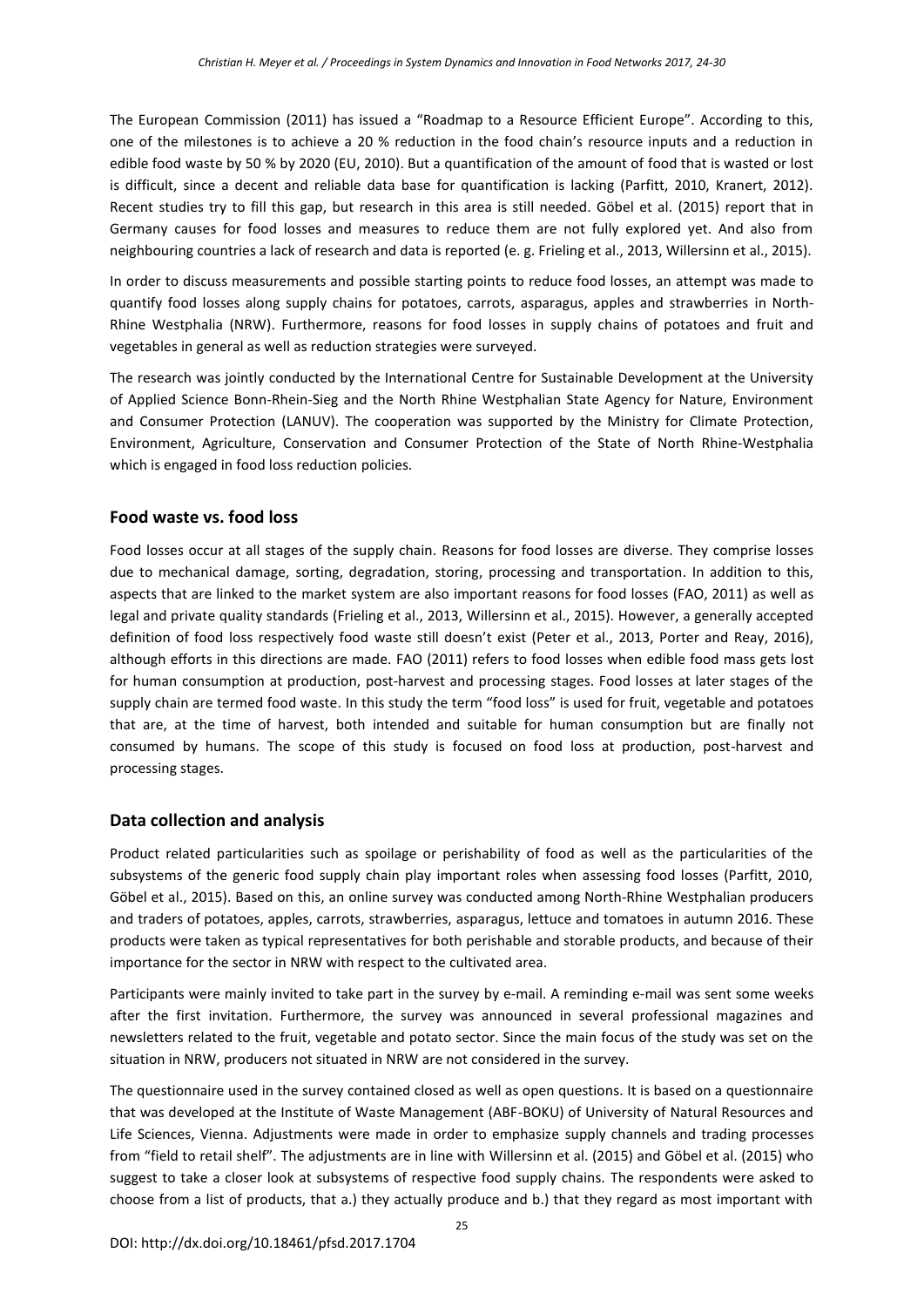regard to food loss. The questionnaire's subsequent questions are related to that particular product. The survey was facilitated with the software EFS Survey (by QuestBack GmbH. Data analysis was done with SPSS (Version 22) and Excel (Excel 2013).

In order to supplement the online survey, 12 in-depth interviews with experts (producers, traders, food retailers, extension services, and official quality control) were conducted. Emphasis was given on reasons for food loss between field and the retail shelf and – existing or possible – measures to reduce these losses. Results of the survey as well as central statements from the interviews were presented in a workshop with producers, traders, scientists and public administration (e.g. quality control) in February 2017. Approaches to reduce food loss of fruit, vegetables and potatoes from field to shelf were discussed.

## **Results from the online survey**

Data presented in this section are drawn from the online survey. It's a subsample based on 83 questionnaires that were answered by producers of fruit, vegetables and potatoes, where 21 questionnaires relate to strawberries, 20 to potatoes, 12 to apples, 12 to asparagus, 9 to carrots, 6 to lettuce and finally 3 questionnaires relate to tomatoes. The total acreage of potatoes covered by the survey represents 0.9 % of the total acreage of potatoes grown in NRW (based on figures from IT.NRW, 2016), whereas the acreage of strawberries covered by the survey represents approximately 12 %, the area for asparagus approx. 11 %, the area for carrots approx. 5 % and the area for apples 9.1 %. For tomatoes and lettuce the number of complete questionnaires was too little for evaluation.

In order to assess the usage of the products that were initially intended for human consumption, it was asked: "What happens with the product after it is harvested – intended or unintended?" In order to answer the questions, producers had to distribute 100 percent of their harvest to a set of different given uses (see Table 1.). Questionnaires where no answers were given, are not included in the underlying sample. The percentages shown in Table 1 are weighed averages. They are calculated by multiplying the respondent's estimate of postharvest use with the related amount of the product's harvest (in tonnes). In a second step the mean value for each product and post-harvest use is calculated.

|                                    | <b>Potatoes</b> | <b>Apples</b> | Carrots <sup>1)</sup> | <b>Strawberries</b> | <b>Asparagus</b> |
|------------------------------------|-----------------|---------------|-----------------------|---------------------|------------------|
| N                                  | 17              | 12            | 6                     | 19                  | 10               |
|                                    |                 |               |                       |                     |                  |
| Fresh produce (unprocessed)        | 67,2%           | 82,7%         | 66,1%                 | 92,9%               | 83,3%            |
| Food industry                      | 2,2%            | 10,9%         | 0.0%                  | 0,3%                | 0,0%             |
| On-farm processing                 | 2,7%            | 2,1%          | 0.0%                  | 0,5%                | 0,3%             |
| Social facilities                  | 2,1%            | 1,3%          | 0,3%                  | 0,4%                | 0,6%             |
| Non-food use (feed, spoilage etc.) | 24,9%           | 3,0%          | 20,9%                 | 4,9%                | 15,7%            |
| Misc.                              | 0,8%            | 0.0%          | 12,7%                 | 0,9%                | 0,2%             |
| <b>Total</b>                       | 100.0%          | 100,0%        | 100,0%                | 100.0%              | 100,0%           |

## *Table 1: What happens with the product after harvest? (Weighed averages)*

*1) Respondents in the online survey didn't indicate that carrots were delivered to the food industry. Nevertheless, due to statements of experts it is likely that carrots for juice or mixed salad production are mistakenly indicated as miscellaneous use.*

The calculated estimates show that average "non-food-uses" for potatoes (24.9 %), carrots (20.9 %) asparagus (15.7 %) are relatively high compared to strawberries (4.9 %) and apples (3.0 %). A proportion of potatoes as well as carrots are used as components in animal feed. For carrots another relevant share is probably used for processed products (e. g. juice, see annotation). In contrast, strawberries are mainly marketed as fresh produce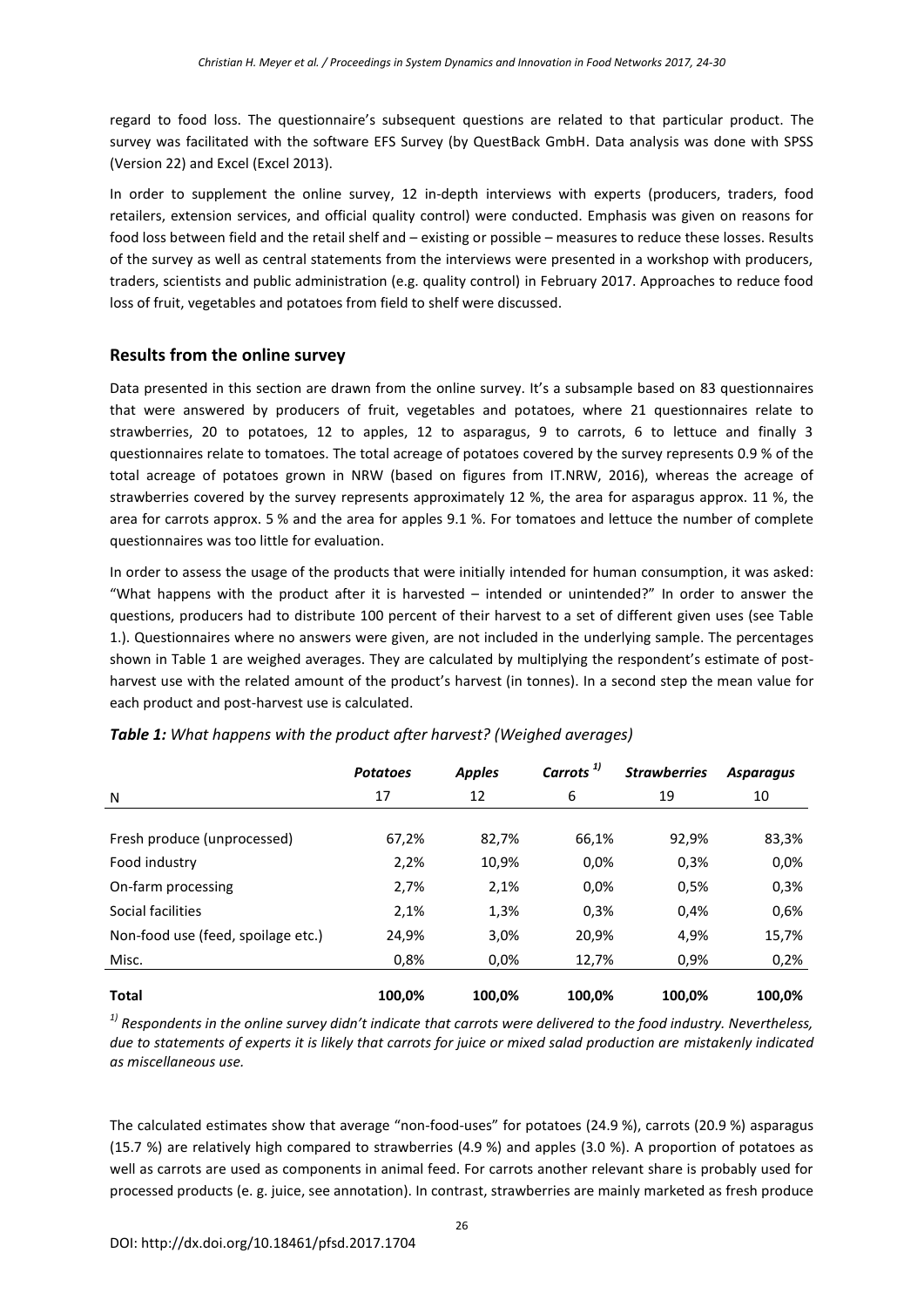(92.9 %). The recorded share for apples that is sold to the food industry (10.9 %) is much higher than in the case of the other products in this study. The use as raw material for apple juice could be a reason for this. A relevant share of fresh asparagus as it is indicated by the survey is lost for human consumption (approx. 16 %) due to preparation processes. Much of this share is used for compost and biogas production.

|                       | <b>Potatoes</b> | <b>Apples</b> | <b>Carrots</b> | <b>Strawberries</b> | <b>Asparagus</b> |
|-----------------------|-----------------|---------------|----------------|---------------------|------------------|
|                       |                 |               |                |                     |                  |
| Control (size)        | 35%             | 32%           | 48%            | 19%                 | 29%              |
| Control (food safety) | 27%             | 30%           | 8%             | 53%                 | 2%               |
| Preparing / washing   | 14%             | 5%            | 24%            | 2%                  | 33%              |
| Storing               | 11%             | 18%           | 17%            | 1%                  | 8%               |
| Transport             | 7%              | 2%            | 1%             | 21%                 | 6%               |
| Packaging             | 5%              | 13%           | 2%             | 0%                  | 5%               |
| Misc.                 | 0%              | 1%            | 0%             | 5%                  | 17%              |
| <b>Total</b>          | 100%            | 100%          | 100%           | 100%                | 100%             |

## *Table 2: Distribution of food losses by process (in percent)*

The online survey also contained questions related to on-farm processes. The respondents had to estimate their enterprise's distribution of food losses (100 %) for a given set of processes. Values in Figure 1 represent the mean values of the estimates per product in percent. For example, it can be shown that quality issues are the main reasons for food losses. With regard to carrots, size control accounts for approx. 48 % of the process related food losses (Potatoes 35 %, Apples 32 %). In contrast, misshaped fruits don't produce high percentages of food losses with regard to strawberries (19 %). In this case food safety issues (53 %) are much more predominant. They are less relevant in terms of asparagus (2 %) or carrots (8 %). Potatoes, apples and carrots are products that can be stored over a longer period of time. This is why the estimates of losses due to storing issues are higher (Potatoes: 11 %, apples: 18 %, carrots: 17 %) than for asparagus (8 %) or strawberries (1 %).

# **Results from the interviews and the workshop**

In the interviews the experts confirmed that food loss between field and retail shelf is a relevant issue for most field grown vegetables and for potatoes. The level of losses varies largely between different cultures and also between years. According to the producers' estimates average losses are often between 20 and 30 % for field grown crops. It is also estimated, that the major part of these losses still could be used for human nutrition and also complies with general EU marketing standards. For some products losses occur already at harvest stage, because they are not fully harvested – this is the case for hand-picked vegetable crops like salad, cauliflower or broccoli. In other crops – e.g. potatoes, carrots, onions, or apples – grading takes place after harvest. In these cultures alternative food- or non-food-uses (see above) for out graded products are more common than for hand-picked crops. According to the experts, the most important reasons for losses of fruit, vegetable and potatoes between field and retail shelf are:

- **Quality and uniformity requirements:** Experts stated that losses due to quality requirements increased in the last years. Most experts said, that retailers' specifications for quality and uniformity usually exceed general marketing standards. They mentioned examples of requirements that are not reasonable in their opinion (e.g. extreme uniformity of Chinese cabbage, appearance of kohlrabi leaves or absence of silver scurf on potatoes).
- **Fluctuations and a mismatch in supply and demand for perishable products:** Harvest dates for field crops cannot be determined exactly in advance. In contrast retailers need a regular supply with fruits, vegetables and potatoes. Another reason was seen in the fact, that retailers plan their marketing campaigns in advance, without sufficient data, about the availability of sufficient quantities.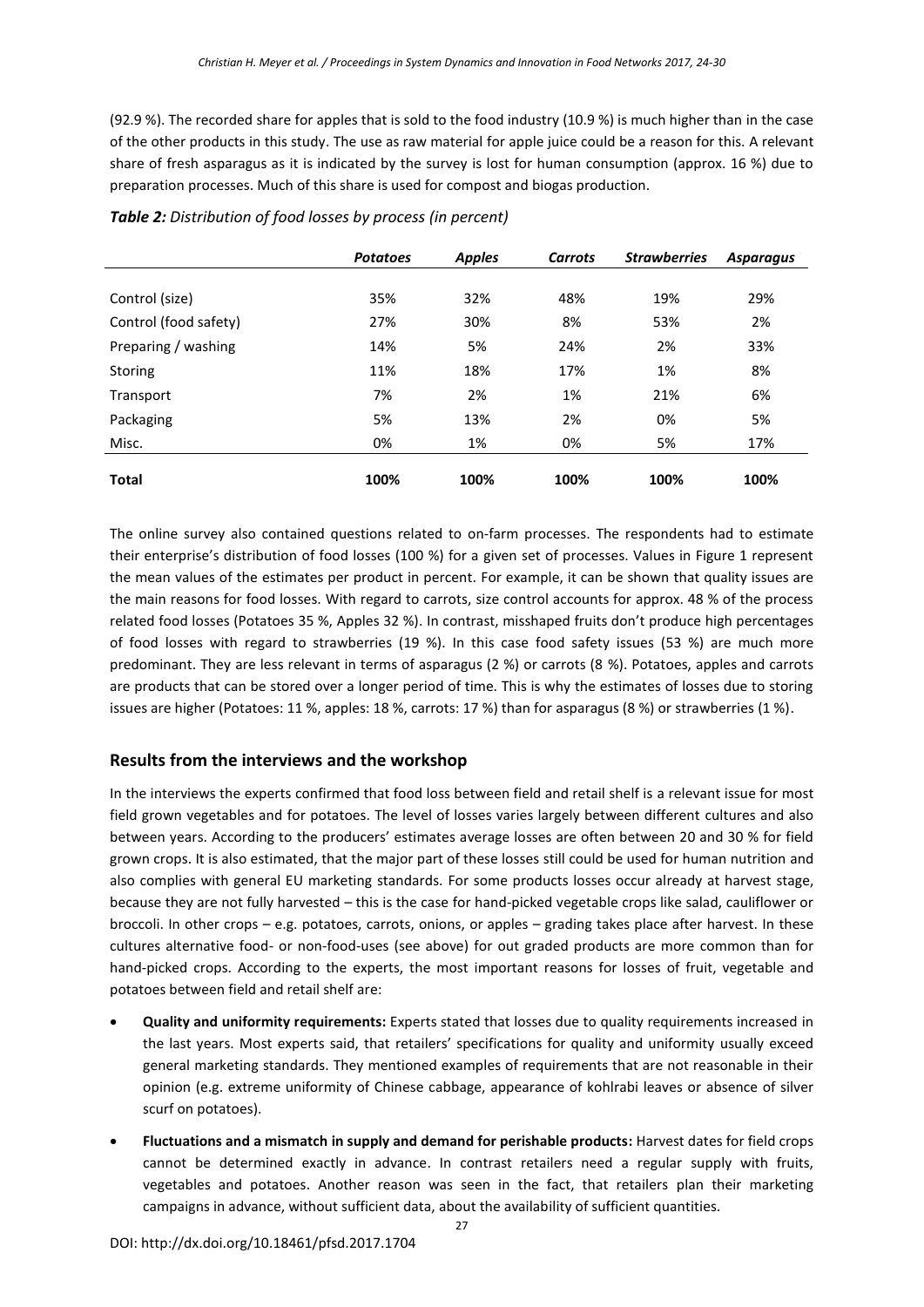**Weather conditions:** The importance of weather conditions for food loss is eventually increasing due to climate change. Experts stated that the number of extreme weather conditions are likely to increase. Recent years have shown heatwaves as well as heavy rain falls and flooding.

Further reasons that were mentioned, included increased wages which make it more expensive to have several harvest operations for one field, and specific quality requirements of some supermarkets concerning pesticide residues or client-specific packaging. Planning mistakes (of farmers, traders or retailers), logistic problems or interruptions in the cold chain in some cases also lead to food losses, but according to the experts these reasons are less important than a decade ago and much less important than the reasons mentioned above.

In the last part of the interviews experts were asked for – existing or possible – measures to reduce food waste. Enabling consumers to recognize the quality of products and helping them to "have a healthy relationship to food" was seen as a responsibility both of the state (e.g. schools) and the private sector. If purchasers and quality managers of retail companies "*had a better understanding of agricultural practice"* (e.g. through internships on farms), then this could – according to experts – eventually help to reduce food loss due to "*unrealistic quality requirements*". Some experts positively mentioned existing programs of retail companies to sell products with small optical deficiencies. According to producers these programs should be set up as longterm activities that require a special marketing, and they should avoid a reputation of rummage.

Concerning fluctuations and the mismatch of supply (e.g. harvest peaks of salad or cauliflower) and demand, new methods of communication between farmers and retailers and especially between retailers and consumers could avoid losses to some extent. Experts also mentioned some positive examples here, e.g. replacement of printed advertisement by electronic communication. Several experts mentioned a general problem concerning all efforts to reduce food waste: Supply of most fruit and vegetables is in a surplus at the European scale. If significantly less fruit, vegetables or potatoes are lost after harvest (e.g. because more class-2-products are sold) and the amount of consumption does not change, this will require either changes in imports and exports or a reduction of produced quantities.

## **Discussion and conclusion**

Quantification of food loss and food waste can lead to better assessments of wastage footprints (FAO, 2011). However, quantification is a complex task and standard processes are not established yet. Despite this, it is widely agreed to take a system-based approach (e. g. focusing on supply chains) in order to estimate food losses, since food losses occur at all stages of a supply chain (Parfitt et al., 2010, FAO, 2011, Porter and Reay, 2016). Nevertheless, it has to be clear what is regarded as food loss and what is not, i.e. a clear definition of the underlying system's boundaries is needed.

When dealing with food losses in primary production, the particularities of harvest technologies, product characteristics, handling and storing processes as well as marketing channels have an impact on food losses. This is supported by this study that focused on the early stages of the supply chain. It can also be established that quality issues and market requirements have a strong impact on post-harvest loss rates of fruits, vegetables and potatoes, too. This is in line with recent studies (e. g. Frieling et al., 2013, Göbel et al., 2015, Willersinn et al., 2015).

Peter et al. (2013) point out that in producing potatoes losses occur mainly in store. They have estimated that up to 6.4 % of edible potatoes are lost due to fresh mass losses, decay and germination. But apparently this is not the full picture. Willersinn et al. (2015) calculated higher loss rates (approx. 21 % for non-organic products and up to 29 % for organic products) by taking account of aesthetic reasons, storage life and consumer health reasons. The values in this study lie within this range (approx. 25 %).

For apples, Peter et al. (2013) found that post-harvest losses due to fresh mass loss and parasites are as high as approx. 11 %. What is not included in this figure is the amount of apples that is lost for human consumption because of quality requirements such as size and form. This makes it likely that loss rates are indeed higher. However, this study suggests that losses due to size and form requirements are not so much relevant for apples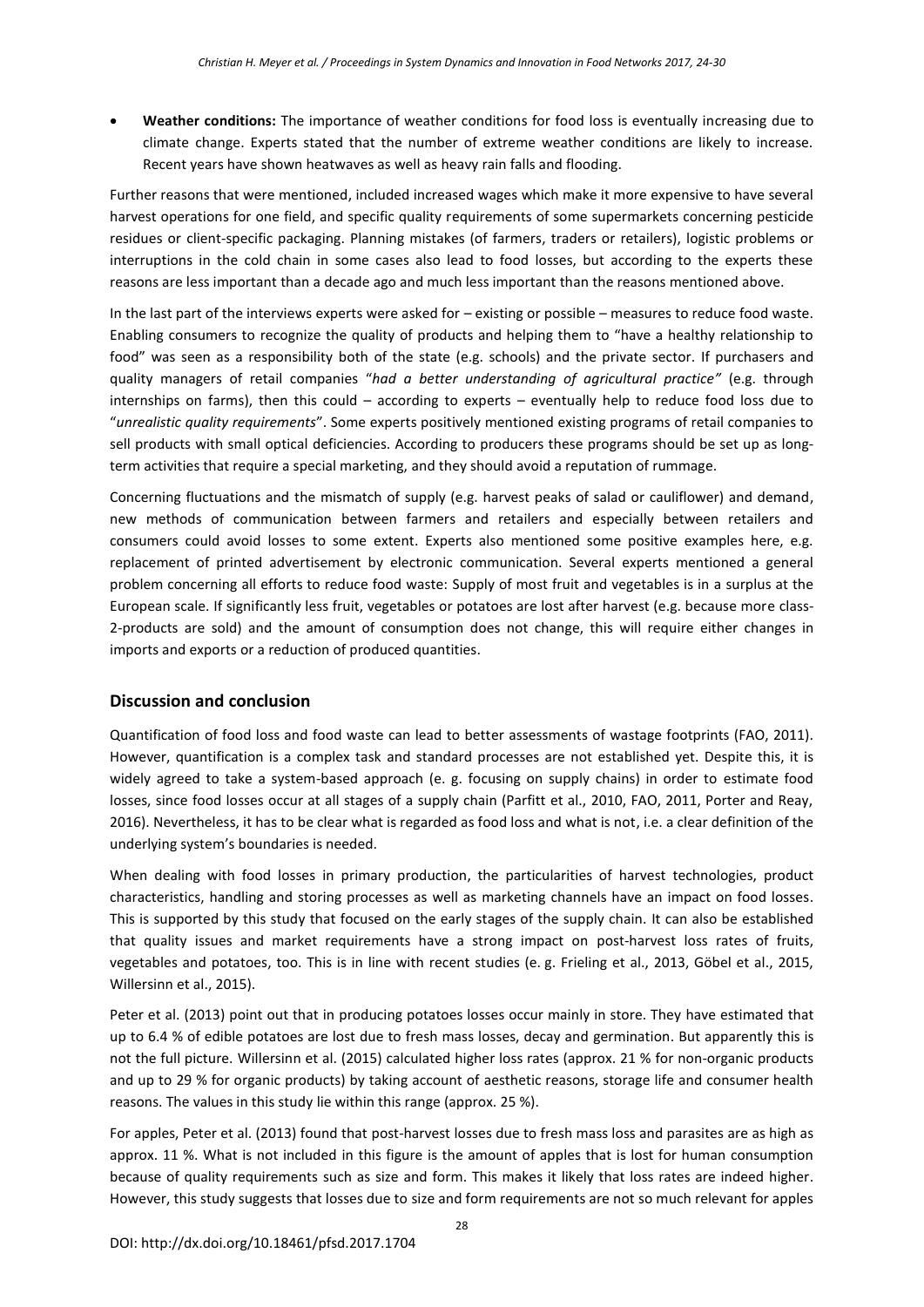as they are for a variety of vegetables and for potatoes, since the "non-food use" of apples in this study is approx. 3 %.

Regarding food loss reduction strategies findings from the online-survey as well as the experts' statements show that next to other things the consumers' attitudes towards fresh food needs to be addressed. Raising awareness for food loss issues and changes in corresponding buying behaviour are seen as important starting points for food loss reduction.

Nevertheless, there are some limitations of this study. One is that only a small number of producers and traders of fruits, vegetables and potatoes took part in the online survey. This is likely due to the fact, that the general motivation for taking part in online surveys is quite low. However, additional expert interviews and a workshop with experts from the sector allowed to supplement the findings from the online survey.

In conclusion, it can be stated that strategies to reduce food losses should take the complexities and particularities of the underlying systems e. g. supply chain into account carefully. Processes and the stream of products as well as the extent of food lost for human consumption differ widely. In order to make further assessment of food loss quantities and the impact of food loss reduction strategies, more in-depth research is still needed.

# **Acknowledgements**

The study was funded by the Ministry for Climate Protection, Environment, Agriculture, Conservation and Consumer Protection of the State of North Rhine-Westphalia.

## **References**

- European Commission (2011). The Roadmap to a Resource Efficient Europe (COM(2011) 571). Communication from the Commission to the European Parliament, the Council and the European Economic and Social Committee and the Committee of the Regions. online: http://eur-lex.europa.eu/legalcontent/EN/TXT/PDF/?uri=CELEX:52011DC0571&from=EN [accessed: 26.01.2017]
- FAO (2009). How to Feed the World in 2050. Food and Agriculture Organisation of the United Nation, Rome, online:

http://www.fao.org/fileadmin/templates/wsfs/docs/expert\_paper/How\_to\_Feed\_the\_World\_in\_205 0.pdf [accessed: 20.12.216]

FAO (2011). Global Food Losses and Food Waste – Extent, causes and prevention, Food and Agriculture Organisation of the United Nation, Rome, online:

http://www.fao.org/docrep/014/mb060e/mb060e.pdf [accessed: 20.12.2016]

Frieling D., Stricks V., Wildenberg M. Schneider F. (2013). The beauty and the beast – how quality management criteria at supermarkets create food waste. In: CPM - The Swedish Life Cycle Center (Eds.), Perspectives on Managing Life Cycles. 6th International Conference on Life Cycle Management, Gothenburg, Sweden, 25.-28. August, online: http://conferences.chalmers.se/index.php/LCM/LCM2013/paper/viewFile/724/338, [accessed:

19.12.2016]

- Göbel, C., Langen, N., Blumenthal, A., Teitscheid, P., Ritter, G. (2015). Cutting Food Waste through Cooperation along the Food Supply Chain, Sustainability, **7**: 1429 - 1445
- IT.NRW (2016). Ernteertrag in NRW, https://www.it.nrw.de/statistik/i/daten/eckdaten/r522lw\_ernte.html [accessed: 06.01.2017]
- Kranert, M., Hafner, G., Barabosz, J., Schneider, S., Lebersorger, S., Scherhaufer, H., Schuller, H., Leverenz, D., Kölbig, A. (2012): Ermittlung der weggeworfenen Lebensmittelmengen und Vorschläge zur Verminderung der Wegwerfrate bei Lebensmitteln in Deutschland. Studie der Universität Stuttgart (gefördert vom BMELV), online: